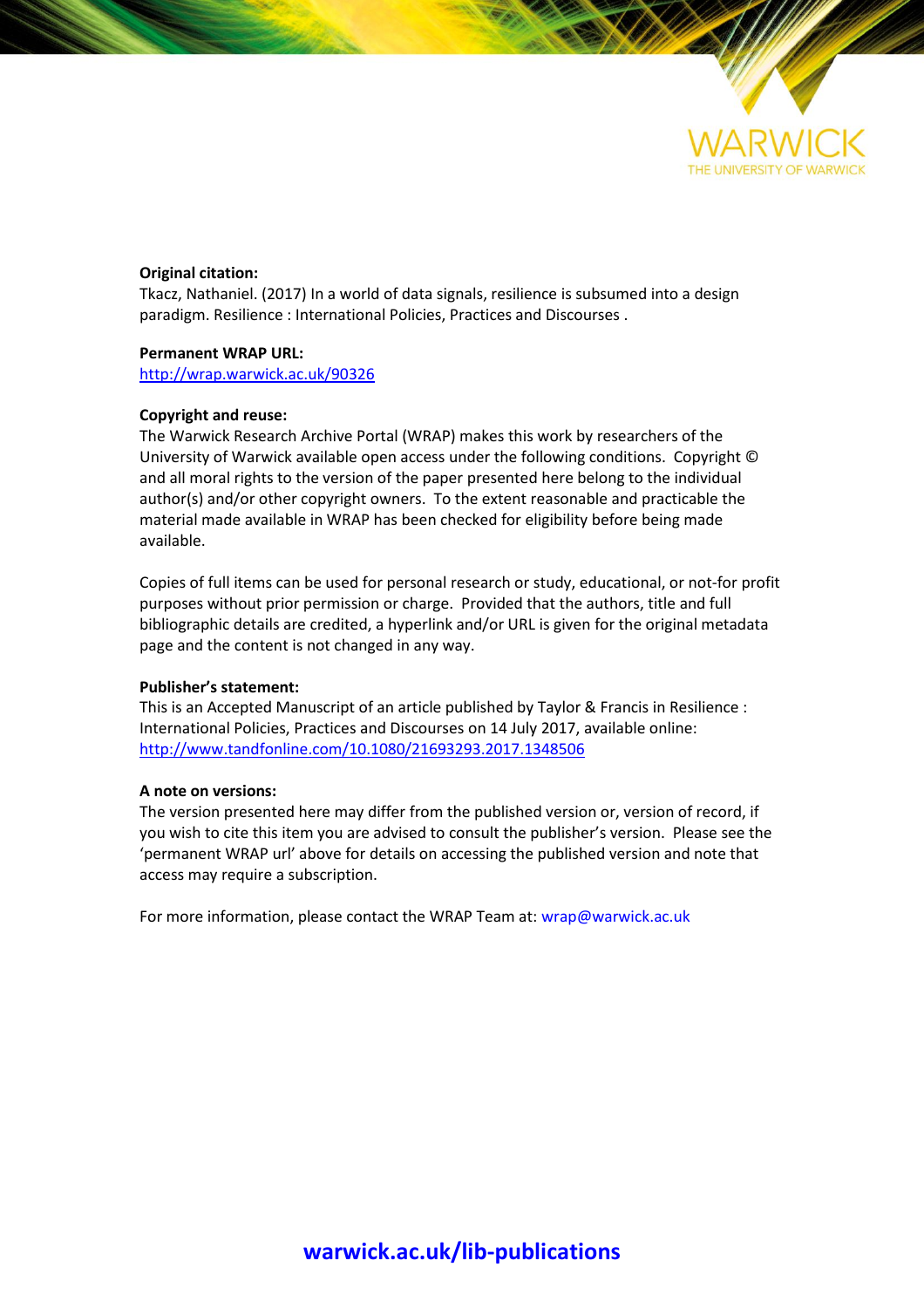# **In a World of Data Signals, Resilience is Subsumed into a Design Paradigm**

## **Nathaniel Tkacz**

Address for correspondence:

Dr Nathaniel Tkacz

Centre for Interdisciplinary Methodologies Room B0.14 University of Warwick Coventry CV4 7AL

n.tkacz@warwick.ac.uk

+44 (0)24765 22013

**Wordcount**: 2,392

### **Funding**

Research for this article was supported by the ESRC, for the project, "Interrogating the Dashboard: Data, Indicators and Decision-making" (ES/M00077X/1).

### **Disclosure Statement**

The author has no financial interests or benefits arising from the direct application of this research.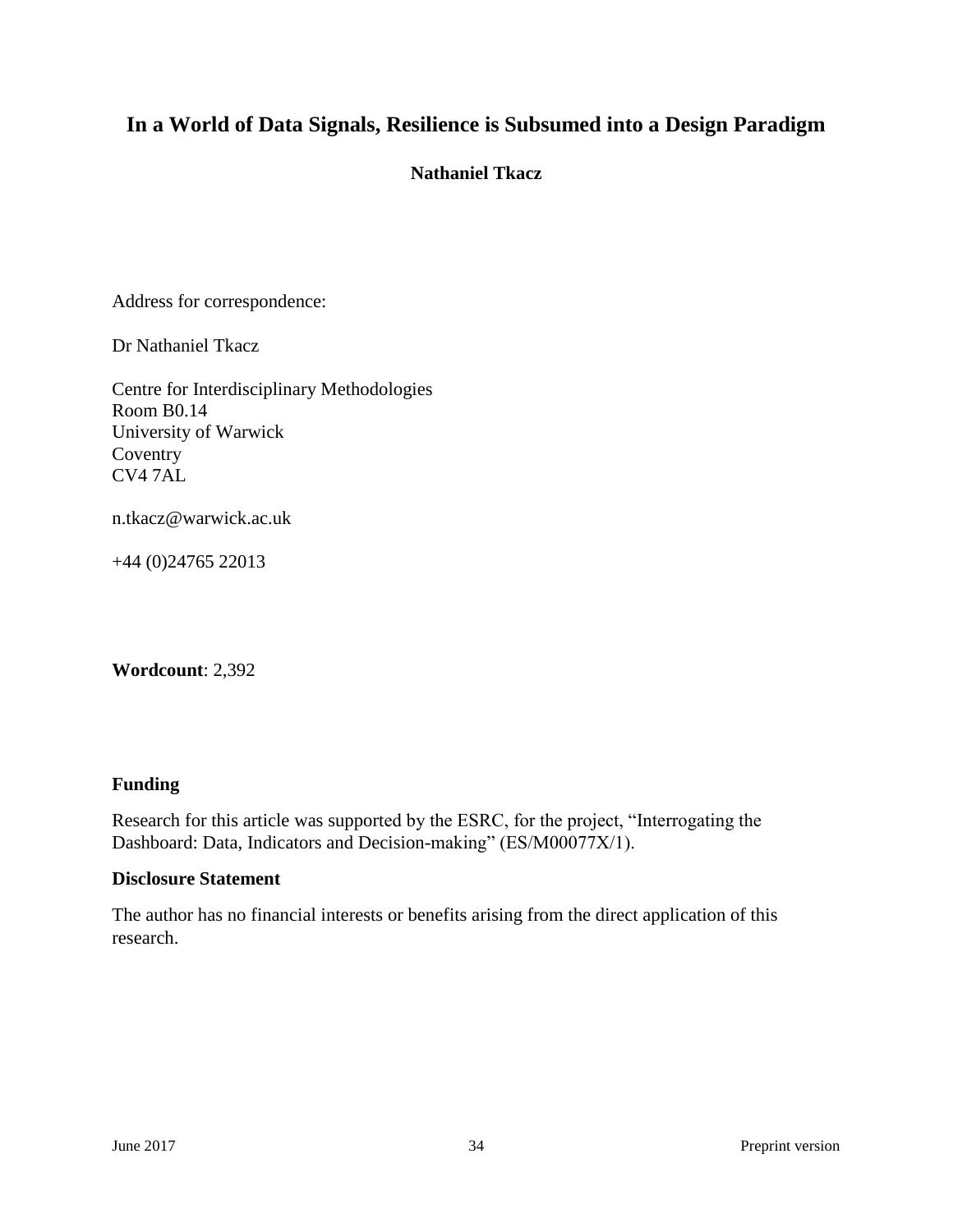# **In a World of Data Signals, Resilience is Subsumed into a Design Paradigm**

### **Nathaniel Tkacz**

A government department. A hospital. An early warning and disaster response center. A university. An individual going about daily routines. A city council. A think tank. Over the past three years I have witnessed the use of information dashboards across these different scenarios. Once the stuff of expert systems, information dashboards have become a regular instalment of organisational and, increasingly, personal life. I have been studying these dashboards as a way to think about data in use and especially as this relates to decision making. Dashboards bring together and visualize different measures of data, typically on a single screen. There are many ways that this can be done, with a mixture of charts, maps, gauges and more bespoke techniques; and they can be used for different purposes, from quick 'overviewing', to regular monitoring or data analysis and exploration (Few, 2013). While dashboards and dashboard-like displays have been used in some contexts for over 50 years, recently this use has greatly expanded.

To study these displays is to take a specific methodological gambit in relation to ongoing discussions of big data or 'datafication' (Kitchin, 2014; Mayer-Schönberger & Cukier, 2013). It is to focus on data in use, at the point of decision making, where it can be acted upon. This methodological decision backgrounds as much as it reveals, but what it reveals is, I think, worth dwelling upon. The study of dashboards makes visible an emerging epistemological condition, even a paradigm, what I call the *data signal*. But before detailing what this data signal is, and what it has to do with a discussion of design and resilience, I need to make a detour into the field of economics and an older type of signal, price.

While economists study any number of things, a large portion of economics as a discipline concerns the study of markets. Most markets are comprised of things that are bought and sold. This process of buying and selling is usually reliant on price, which communicates a notion of value and helps mediate exchange. How price contributes to the organisation of buying and selling in a market, as well as how it relates to value, is by no means straightforward (Çalişkan, 2010). Within one strand of liberal economic thought, though (what critics describe as 'neoliberal'), price serves a very important political and organizational function within a market. It isn't simply that price communicates value, but rather price facilitates widespread organisation or 'coordination' in a system that does not rely on a central point of decision making. In a popular essay, the Austrian economist Friedrich von Hayek put it like this: "[I]n a system where knowledge of the relevant facts is dispersed among many people, prices can act to coordinate the separate actions of different people…" (1945, p. 526). Price communicates signals about changing conditions within a market and these 'signals' inform the decisions of buyers and sellers. As market actors encounter prices and make economic decisions in relation to them, these decisions are thought to be reflected in the (future) price and its fluctuations. It is through this relation to price that the distributed preferences of individuals could be registered. For Hayek and other defenders of market economies this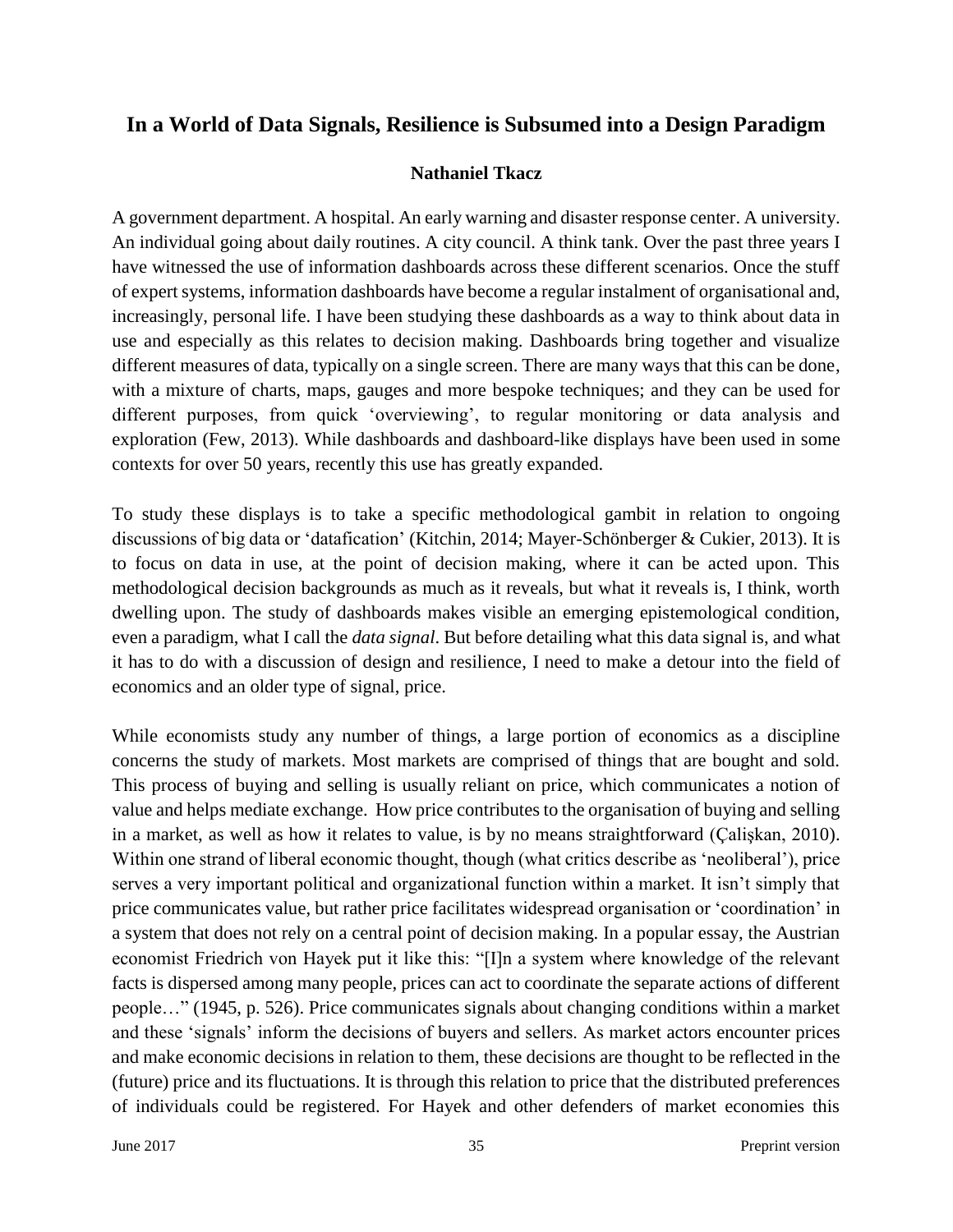function of price is essential. Price coordinates, but it does so by taking everyone's decentralized decisions about buying and selling into account:

The peculiar character of the problem of a rational economic order is determined precisely by the fact the knowledge of the circumstances of which we must make use never exists in concentrated or integrated form but solely as dispersed bits of incomplete and frequently contradictory knowledge which all separate individuals possess. (Hayek, 1945, p. 519)

The neoliberal critique of centralised planning is based in the perceived incapacity of centralised planners to access the situated knowledges of individuals – an incapacity that a properly functioning price mechanism is thought to overcome. The political claim that markets are a superior form of social organisation is dependent on this function of price (as signal and organising mechanism).

As a signal, price has a specific set of qualities. Insofar as they materially transmit quantities of information, price signals operate on the lower thresholds of the semiotic spectrum. They form part of the materiality of what Umberto Eco called the 'sign-function' (1976), but offer little themselves in terms of signification. Price signals go up and down or remain steady, and these states can vary in duration. Price signals thus communicate through their relation to change over time, and the situation in which they appear. The amount of information contained in them is fairly limited (up, down, steady, duration), such that on their own they rarely have explanatory power. Price signals do not impose a course of action on their interpreters – they are not commands, orders or rules – and instead require decisions to be made. The open-ended nature of the price signal, the fact that it does not compel action, is the basis of its attraction to liberal economists. It is, in fact, central to the production of (economic) freedom or what Michel Foucault more skeptically described as 'liberogenic' devices (2010, p. 69). Price *signals* are found wherever there are prices (and markets) and thus, price signals are thoroughly distributed entities. This means they operate on the scale of individuals, or rather individual exchanges, and the scale of the whole market simultaneously. The signaling function of prices mediates this relation between the individual and the market. The ideal of the market, mediated through price signals, is a population of individuals making situated decisions which results in the allocation of resources with no central command.

As noted, neither prices nor markets typically function in the way proposed by neoliberal or neoclassical economics (Çalişkan, 2010; Schumpeter, 2010). The persistent appeal of markets, and their price signals, however, is the capacity of price signals to operate on this micro level, to take account of what Hayek called 'the man on the spot' (1945, p. 524) and to communicate or coordinate that 'on the spot' activity with other times, places and resources. The activities of each 'man on the spot' influence the movement of price, which creates signals for other market actors, and so on. The idea of a planned economy is replaced with the coordinating mechanism of prices and distributed decisions based on fluctuating signals. While the price signal is presented as an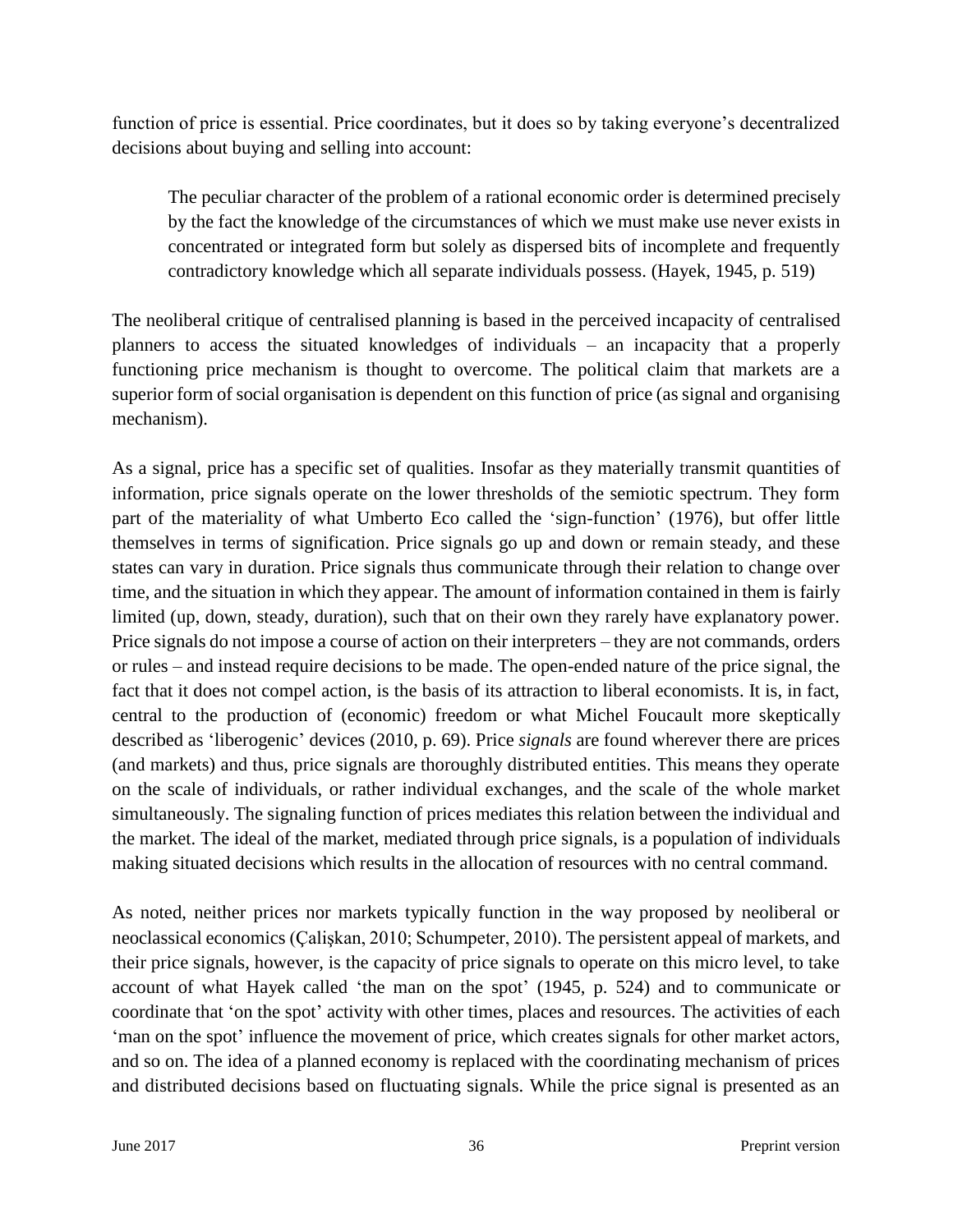economic phenomenon, it forms a core component of a general theory of governance. Any number of criticisms have been launched at the neoliberal economic project, but very few have done so on the basis of the calculation of signals (Brown, 2015; Dardot & Laval, 2014; Davies, 2016; Foucault, 2010; Mirowski, 2014, 2015). Reenter the data signal.

Those who attend to dashboards are observing data signals, or rather, they are observing data for signals. The materiality of these signals, how they are generated, transmitted, stored and processed, differs significantly from how Hayek wrote about price. Data signals *are* distributed and they do travel and move between scales, but they rely on large scale infrastructure to do so, or what Jennifer Gabrys has described as 'planetary computerization' and the 'becoming environmental of computation' (2016, p. 267). These signals vary; they are diverse and multiple. While some dashboard formats may be shared across an organisation, and many dashboards will present data that can be found on other dashboards, dashboards are designed to bring together the signals required for a particular context or situation and thus what is displayed often differs from one person to the next. Data signals signal different things to different users with different dashboard configurations. There is no 'market' to which a data signal refers, but rather a world encoded or 'entextualised' (Castelle, 2013) as data points – call it world-as-data-warehouse – from which any number of signals can be extracted.

Data signals share price signals' capacity to register or 'sense' individual distributed activities. These could relate to economic exchanges – which generate transactional data – but any number of other activities can be encoded. A body at rest, a surgical procedure, movements of a river, available car parking spaces in a city, applying for a driving license, the 'sentiment' of social media comments – the empirical sources of data signals are degrees above that of prices.<sup>1</sup> Indeed, the entirety of price signals is now a mere subset of data signals. While data signals are distributed and travel, as material signals, across any number of information systems and communication infrastructures, they are formatted into dynamic centers. A dashboard is a centralisation of data signals. But because data signals can be centralised through any number of dashboards (and related intelligence systems), and because they are generated from 'the spot' (if not necessarily the Hayekian 'man') or more appropriately 'where the action is' (Dourish, 2004), they reconfigure the relationship between centralised 'planning' and supposedly unplanned market dynamics. The promise of data signals is that they give a planner (or decision maker) access to the movements of 'the spot', to 'where the action is', while simultaneously distributing this access through their representation in dashboard formats (a distribution which is not uniform or standardized and thus may be an important site of political contestation in future).

While the data signals displayed on dashboards operate on different temporal rhythms, all are geared towards the present, or rather the possibility that a decision will be made 'now'. Translated into representations on the dashboard, some signals make a claim upon realtime temporalities

 $\overline{\phantom{a}}$ <sup>1</sup> These are a selection of signals taken from the different scenarios of dashboard use I opened with.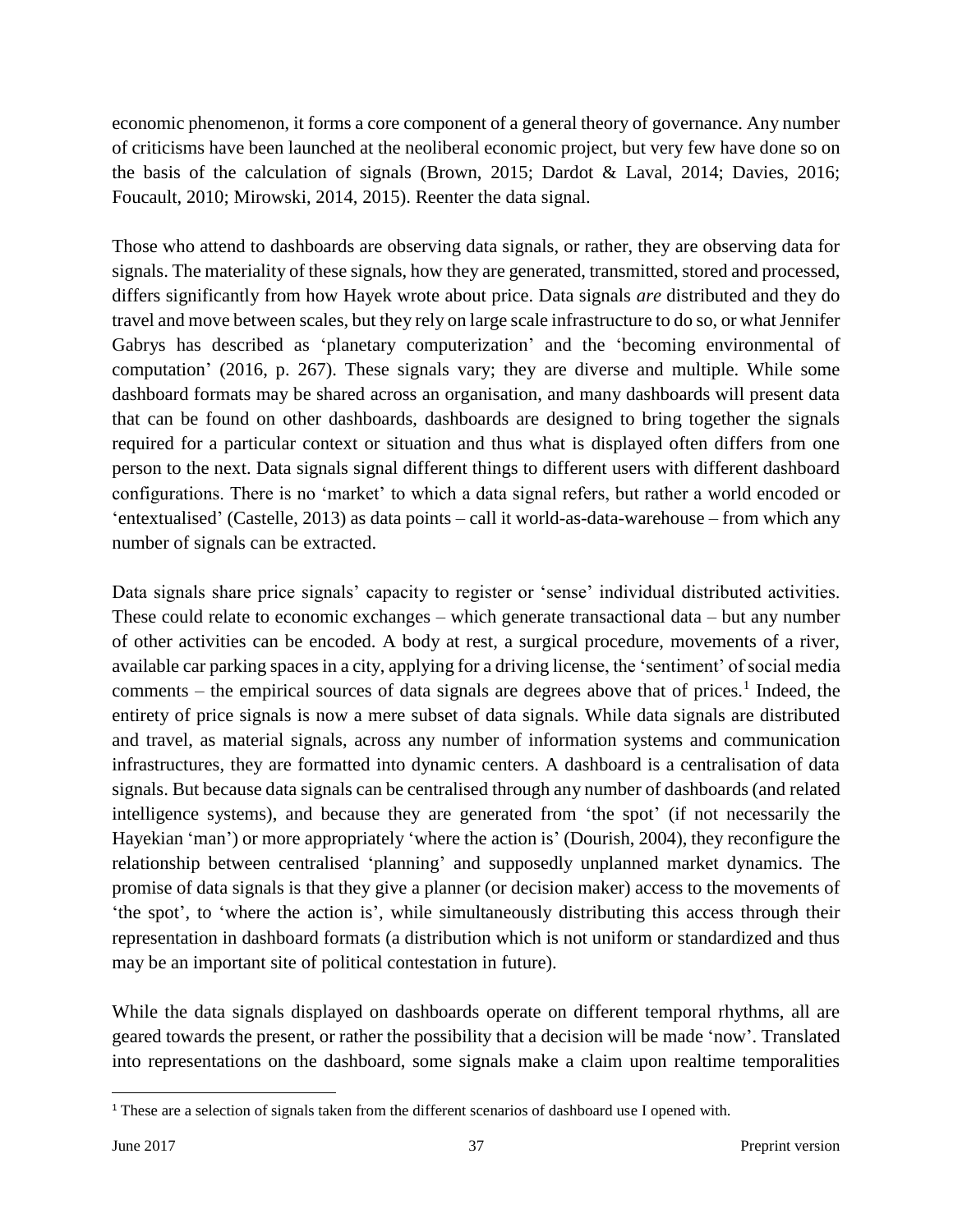(even if this temporality is always a 'construction' and subject to the mediation and speeds of computation), while 'presentness' is also achieved through the juxtaposition of different data representations (a graph, table, gauge, map, and so on) such that a user must attend to and interpret their relations. As signals, and similar to price signals, these forms of data remain on the lower threshhold of signification; this is the basis for their 'addressing' a user *as decision maker*. In other words, a dashboard will not tell a user what to do. Their function is to gather and present distributed signals.

Hayek was explicit about approaching markets as information processors which parse innumerable micro-exchanges and reflect this processing work through price (1945). Data signals, which rely on the widespread distribution of computational actors, always need an interface for turning signal into sign, that is, for making decisions (Nake, 1994). Despite great variance in their materiality, data signals are always geared towards a cognitive milieu. As a pioneer of human-machine interface design put it, computer interfaces are for 'augmenting human intellect' (Engelbart, 1962). Through data signals, this augmentation now acts on a planetary scale, sensing tiny variances in state or the smallest of actions, and with a view to instantaneity. Data signals establish *massively augmented cognitive presents*. This has serious ramifications for approaches to economics, but goes far beyond economic considerations.

It has been noted that the discourse and practice of resilience has parallels with that of neoliberalism (see the introduction to this issue, and also Chandler, 2014; Walker & Cooper, 2011). What is shared is a certain *laissez-faire* disposition, whereby both the market and the forces of nature must be left to take their course. This eschewal of planning, of the strategic intervention, marks both as anti- or post-modern. Both positions must not be mistaken for taking no action or letting things be, more generally. It is now common wisdom that governments have spent the last 40-odd years proactively creating the conditions of markets (and competition) across all areas of life (Brown, 2015; Dardot & Laval, 2014). This cultivation equally requires constant regulatory attention if markets are to function in ways resembling their economic ideal. For its part, resilience equally makes possible any number of interventions – new architectures and infrastructures, new government policies and commercial opportunities, new disaster procedures, new approaches to community, and so on.

With the rise of the data signal, economic, urban and ecological ways of knowing and acting are converging. The representation of patterns of employment or of weather begin to resemble one another. Indeed, they can be brought directly into relation if desired. They converge in the same epistemological frame (of dashboards) and respond to the same signal-ontology. This epistemological frame, made possible by the planetary scale signal-ontology, is no longer one of letting things take their course – the question of planning is once again on the agenda.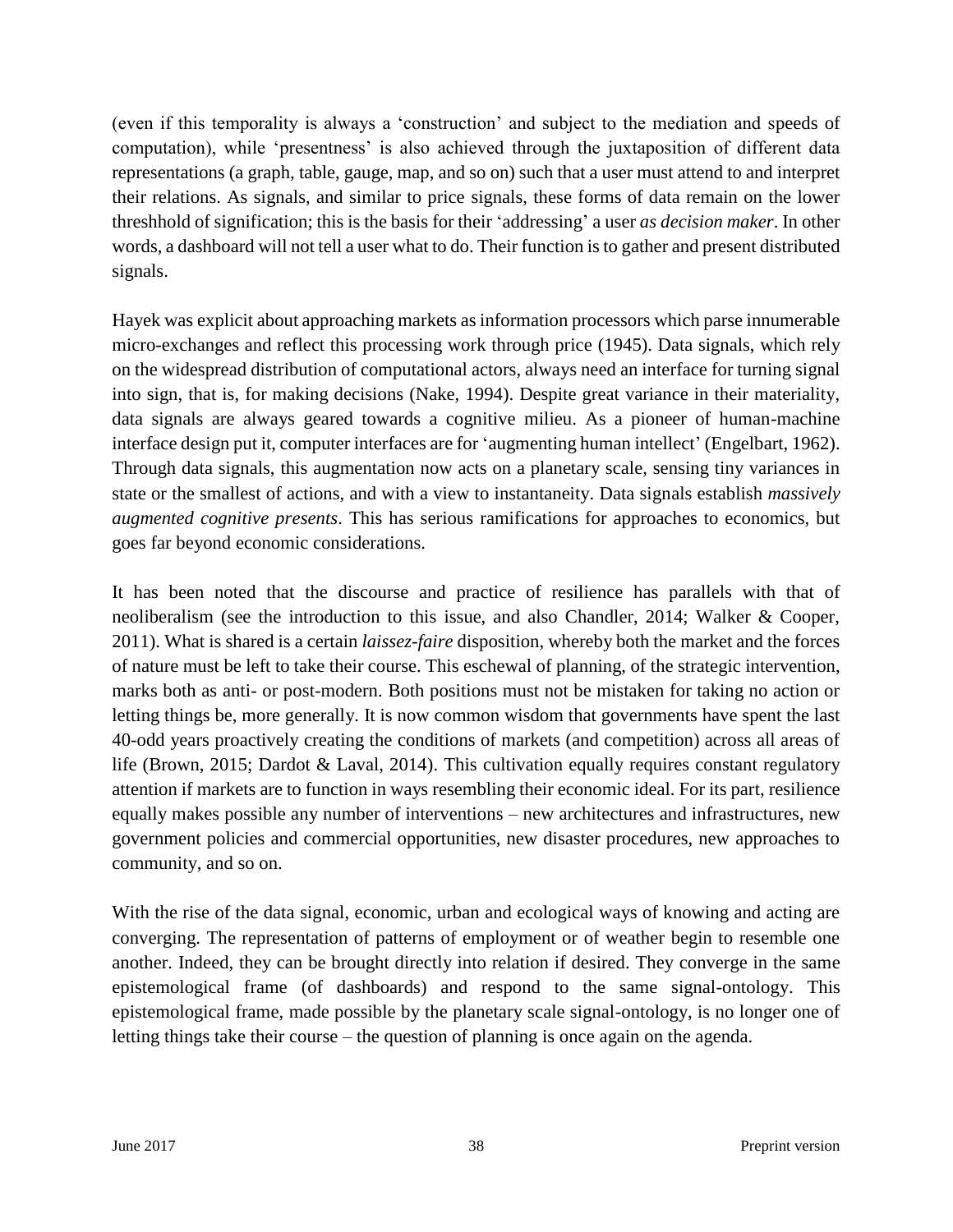But, and by way of conclusion, the emergence of the data signal does not imply a revival of modernist planning. Instead, modernist planning is replaced with a design paradigm. Design comes to the fore as a set of concrete practices but also as the governing epistemology of any situation where the data signal is in operation. Without speculating on the future of neoliberal governmentality, the design-data signal nexus is post-neoliberal in theory and practice. Having long internalised the critique of planning, designers prefer iterative approaches and often work through heuristics. Overarching design principles are matched at the level of practice with things like design patterns – repeatable implementations to commonly occurring problems. In the realm of the digital, design is primarily concerned with the creation of 'experiences' for populations of users (Benz, 2014; Garrett, 2010). These experiential users are 'where the action is' and also what design explicitly acts upon.

While data signals are generated through large-scale infrastructure and thus are reliant on engineering, the efficacy of the signal is not primarily an engineering question. Whenever human activity is the basis for the generation of data signals, we are in a design paradigm (and experience or interaction design, specifically). Equally, the points at which data signals are translated into signs and thus made meaningful and 'actionable', are ones where design holds sway. On both ends of the data signal, teams of designers (user researchers, developers, product designers, visualization specialists, and so on) fine tune the interactions and experiences of human-machine 'configurations' (Suchman, 2006). The data signal is increasingly a matter of design and the quality of signals reflects the competency of designers. To the extent that resilience comes to rely on data signals, it too is subsumed into a design paradigm. Resilience thinking becomes design thinking. In this new scenario, the challenge for resilience thinking is not simply to design good signals – which may further perpetuate a naïve form of 'smart' resilience – but to accommodate the limits of this data signal-ontology and its design epistemologies. Resilience cannot become one designed user experience among others.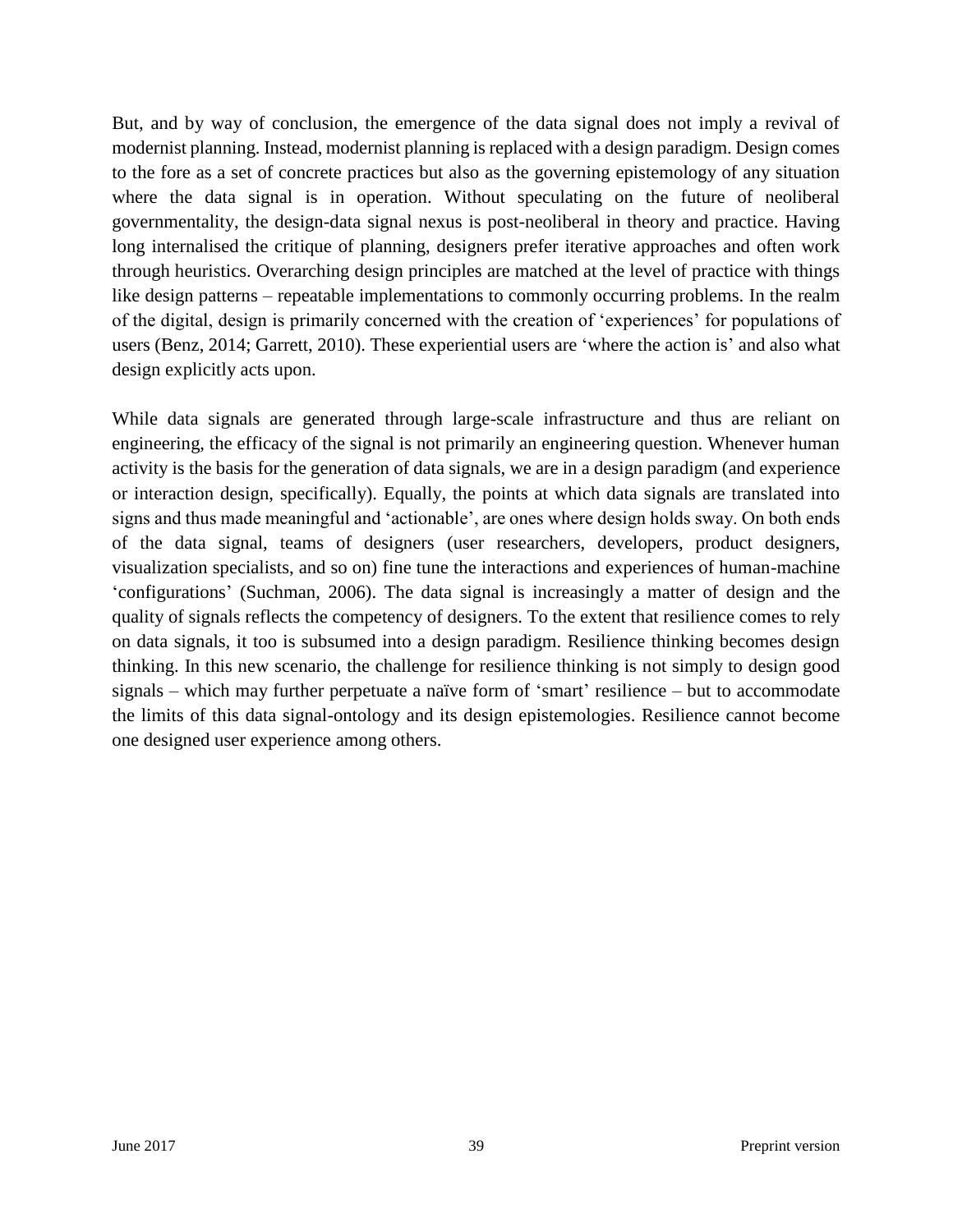### **References:**

Benz, P. (Ed.) (2014). *Experience Design: Concepts and Case Studies*. London: Bloomsbury Academic.

Brown, W. (2015). *Undoing the Demos: Neoliberalism's Stealth Revolution*. New York: MIT Press.

Çalişkan, K. (2010). *Market Threads: How Cotton Farmers and Traders Create a Global Commodity*. Princeton, NJ: Princeton University Press.

Castelle, M. (2013). Relational and Non-Relational Models in the Entextualization of Bureaucracy. *Computational Culture*, *3*. Retrieved from http://computationalculture.net/article/relational-and-non-relational-models-in-theentextualization-of-bureaucracy

Chandler, D. (2014). Beyond neoliberalism: resilience, the new art of governing complexity. *Resilience*, *2*, 47–63. doi:10.1080/21693293.2013.878544

Dardot, P., & Laval, C. (2014). *The New Way of the World: On Neoliberal Society*. (G. Elliott, Trans.). London: Verso Books.

Davies, W. (2016). *The Limits of Neoliberalism: Authority, Sovereignty and the Logic of Competition*. London: SAGE.

Dourish, P. (2004). *Where the Action Is: The Foundations of Embodied Interaction*. Cambridge, MA: MIT Press.

Eco, U. (1976). *A Theory of Semiotics*. Bloomington: Indiana University Press.

Engelbart, D. C. (1962). *Augmenting Human Intellect: A Conceptual Framework*. Summary Report for Air Force Office of Scientific Research, Washington, DC. Retrieved from http://www.dougengelbart.org/pubs/augment-3906.html

Few, S. (2013). *Information Dashboard Design*. Burlingame, CA: Analytics Press.

Foucault, M. (2010). *The Birth of Biopolitics: Lectures at the Collège de France, 1978-1979.* (A. I. Davidson, Ed., G. Burchell, Trans.). Basingstoke: Palgrave Macmillan.

Gabrys, J. (2016). *Program Earth: Environmental Sensing Technology and the Making of a Computational Planet*. Minneapolis, MN: University of Minnesota Press.